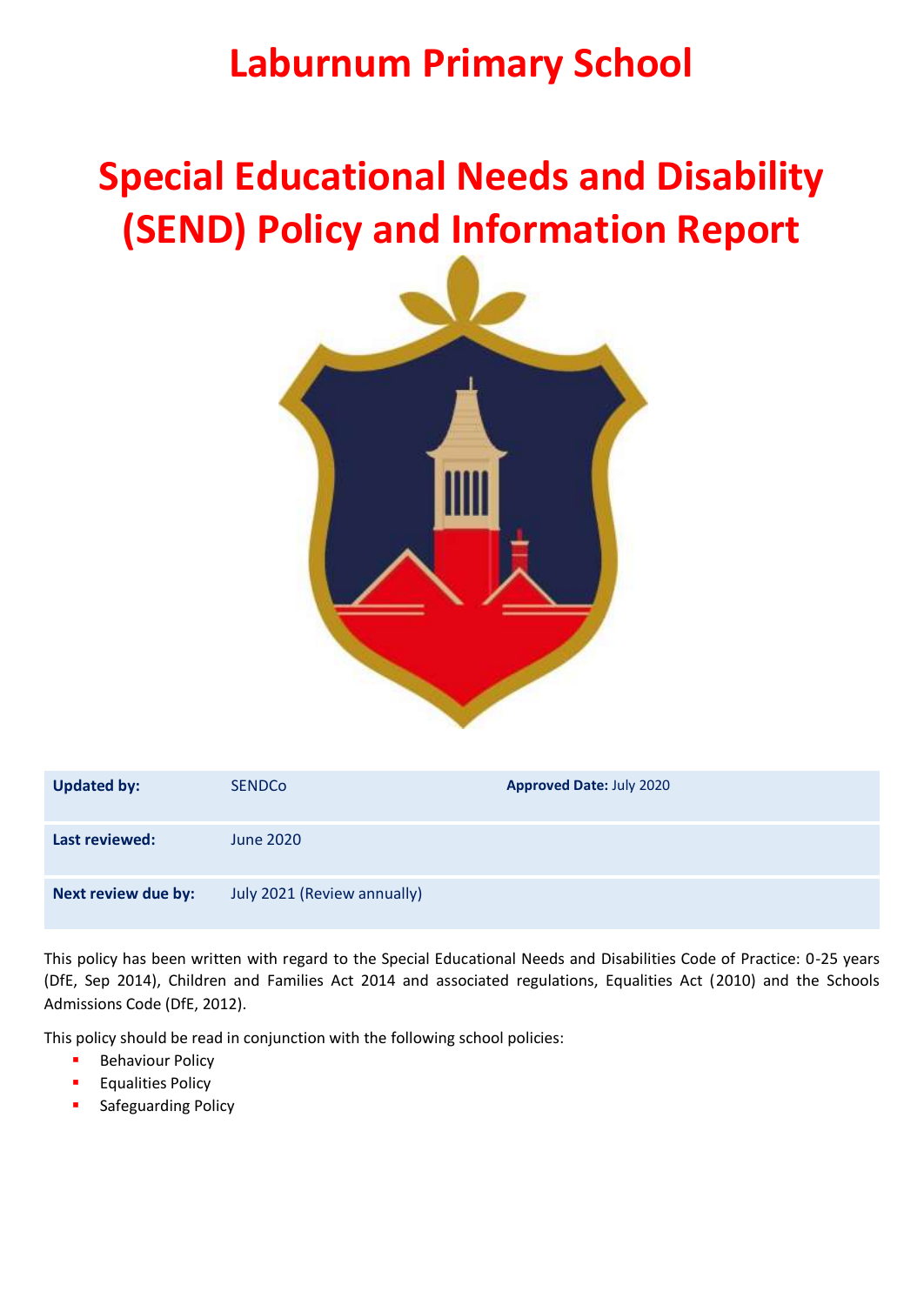## **SEND Policy**

## **Definition of SEN**

By law, a child or young person has special educational needs if he or she has a learning difficulty or disability which calls for special educational provision to be made for him or her (Children and Families Act, 2014, Part 3, §20 (1)) and the educational provision that is required to meet the needs is 'special'. A young person has such a difficulty if s/he experiences

- significantly greater difficulty in learning than the majority of same-age peers, or
- s/he has a disability which prevents him (or her) from making use of (educational) facilities 'of a kind generally provided for' same-age peers in mainstream educational institutions.

(Children and Families Act 2014, Part 3, §20 (2))

## **Definition of disability**

Many children and young people who have SEND may also have a disability under the Equality Act 2010. This is defined as 'a physical or mental impairment which has a long-term and substantial adverse effect on their ability to carry out normal day-to-day activities'. 'Long-term' is defined as 'a year or more'. 'Substantial' is defined as 'more than minor or trivial' SEN Code of Practice (2014, p5). This may include children and young people with long-term medical conditions for whom adjustments will be made as required by the Equality Act, 2010.

## **Aims and objectives**

## **The aims of this policy are:**

- **that** to facilitate an environment that meets the special educational needs of each child;
- to enable the best possible outcomes, aspirations and achievement for children and young people educated within the school and to foster an inclusive approach to working with children and young people with Special Educational Needs and Disabilities (SEND);
- to inform all parties how SEND is identified and provided for, so that children and young people with SEND have access to a full and varied curriculum;
- to ensure that the special educational needs of children are identified, assessed and provided for;
- to make clear the expectations of all partners in the process;
- to identify the roles and responsibilities of staff in providing for children's special educational needs;
- to enable all children to have full access to a broad balanced and appropriate curriculum;
- to enable parents, carers and external agencies to work together with the school so that the needs of children and young people with SEND are fully met;
- to ensure that all children have a voice in this process.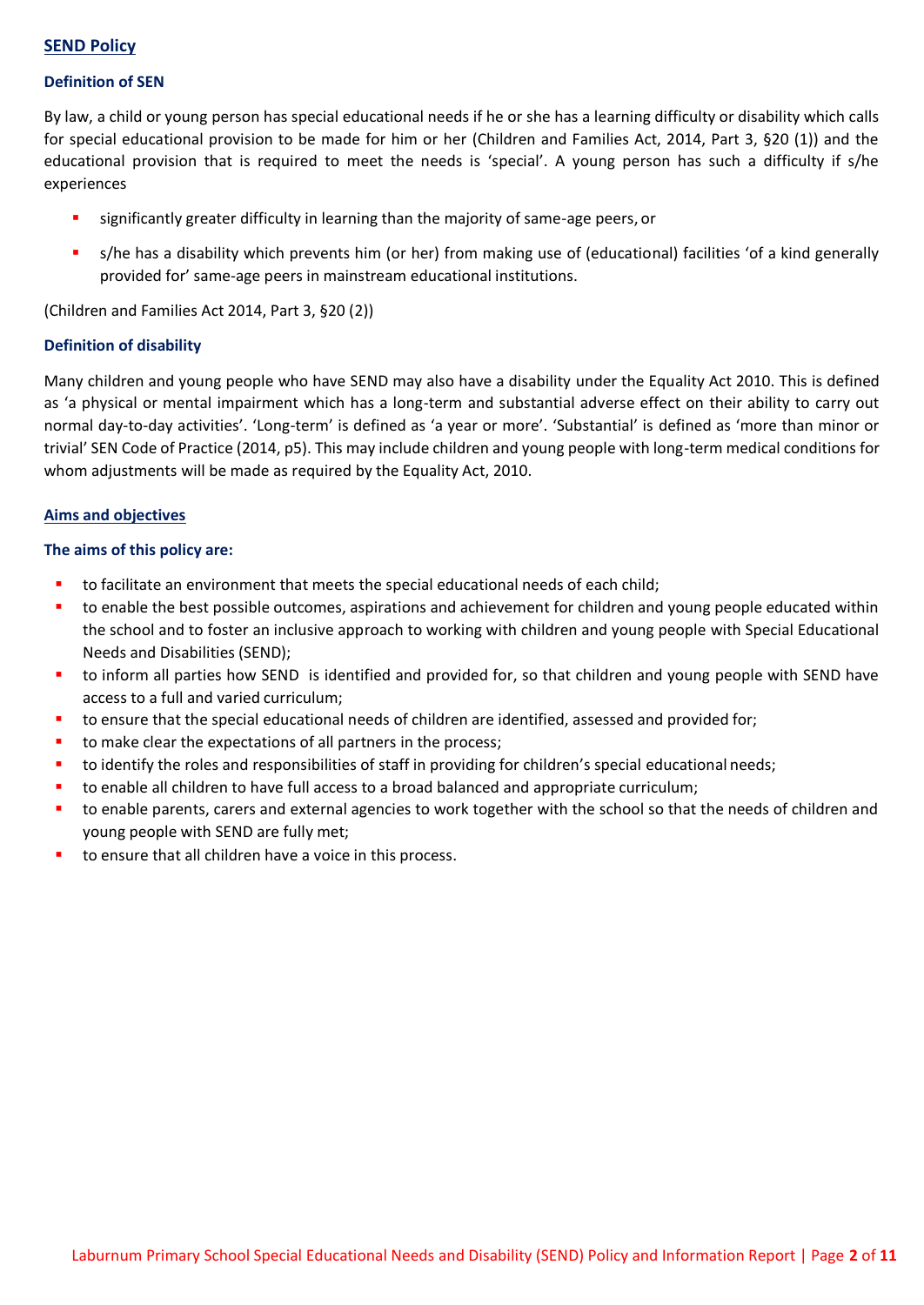| <b>Roles and Responsibilities</b>        |                                                                                                                                                                                                                                                                                                                                                                                                                                                                                                                                                                                                                                                                                                                                                                                                                                                                                                                                                                                                                                                                                                                                                                                                                                                                                     |  |  |  |  |
|------------------------------------------|-------------------------------------------------------------------------------------------------------------------------------------------------------------------------------------------------------------------------------------------------------------------------------------------------------------------------------------------------------------------------------------------------------------------------------------------------------------------------------------------------------------------------------------------------------------------------------------------------------------------------------------------------------------------------------------------------------------------------------------------------------------------------------------------------------------------------------------------------------------------------------------------------------------------------------------------------------------------------------------------------------------------------------------------------------------------------------------------------------------------------------------------------------------------------------------------------------------------------------------------------------------------------------------|--|--|--|--|
| The Class teacher<br>Responsible for:    | Checking on the progress of all children and identifying, planning and delivering any additional<br>п<br>help needed (this could be things like targeted work, additional support) and letting the Special<br>Education Needs/Disabilities Co-ordinator (SENDCo) know as necessary.<br>Writing Individual Support Plans (ISPs)and sharing and reviewing these with parents at least<br>п<br>once each term and planning for the next term.<br>Ensuring personalised teaching and learning where appropriate as identified on the school's<br>٠<br>provision map.<br>Helping individuals to manage their emotions, particularly trauma or stress, and to take part in<br>learning.<br>Helping children to manage their behaviour and to take part in learning effectively safely.<br>п<br>Ensuring that the school's SEND Policy is followed in their classroom and for all the children<br>٠<br>they teach with any SEND.                                                                                                                                                                                                                                                                                                                                                           |  |  |  |  |
| The SENDCo<br>Responsible for:           | Developing and reviewing the school's SEND policy.<br>٠<br>Co-ordinating all the support for children with special educational needs or disabilities (SEND).<br>п<br>Ensuring that parents are i) involved in supporting their child's learning, ii) kept informed about<br>п<br>the support their child is getting, iii) involved in reviewing how they are doing.<br>Liaising with all the other people who may be coming into to school to help support a child's<br>п<br>learning e.g. Speech and Language Therapy, Educational Psychology etc.<br>Updating the school's SEND register (a system for ensuring that all the SEND needs of child in<br>п<br>this school are known) and making sure that records of children's progress and needs are kept.<br>Providing specialist support for teachers and support staff in the school so that they can help<br>п<br>children with SEND in the school to achieve the best progress possible.<br>Monitoring and evaluating the special educational needs provision and reports to the governing<br>п<br>body.<br>Managing a range of resources, human and material, to enable appropriate provision for<br>children with SEND.<br>Participating in SENDCo meetings within the local locality schools to share good practice.<br>٠ |  |  |  |  |
| <b>Head Teacher</b><br>Responsible for:  | The day to day management of all aspects of the school, this includes the support for children<br>п<br>with SEND.<br>Ensuring that all children's needs are met.<br>٠<br>Allocating money to provide support for SEND children.<br>Making sure that the Governing Body is kept up to date about issues relating to SEND.<br>٠                                                                                                                                                                                                                                                                                                                                                                                                                                                                                                                                                                                                                                                                                                                                                                                                                                                                                                                                                       |  |  |  |  |
| The SEND<br>Governor<br>Responsible for: | Making sure that the necessary support is given for any child who attends the school, who has<br>п<br>SEND.<br>Monitoring impact of spending and outcomes for SEND children.<br>п<br>The governing body has an identified governor with a specific oversight of the school's provision<br>п<br>for children with special educational needs. This is enabled through regular meetings with the<br>SENDCo.                                                                                                                                                                                                                                                                                                                                                                                                                                                                                                                                                                                                                                                                                                                                                                                                                                                                            |  |  |  |  |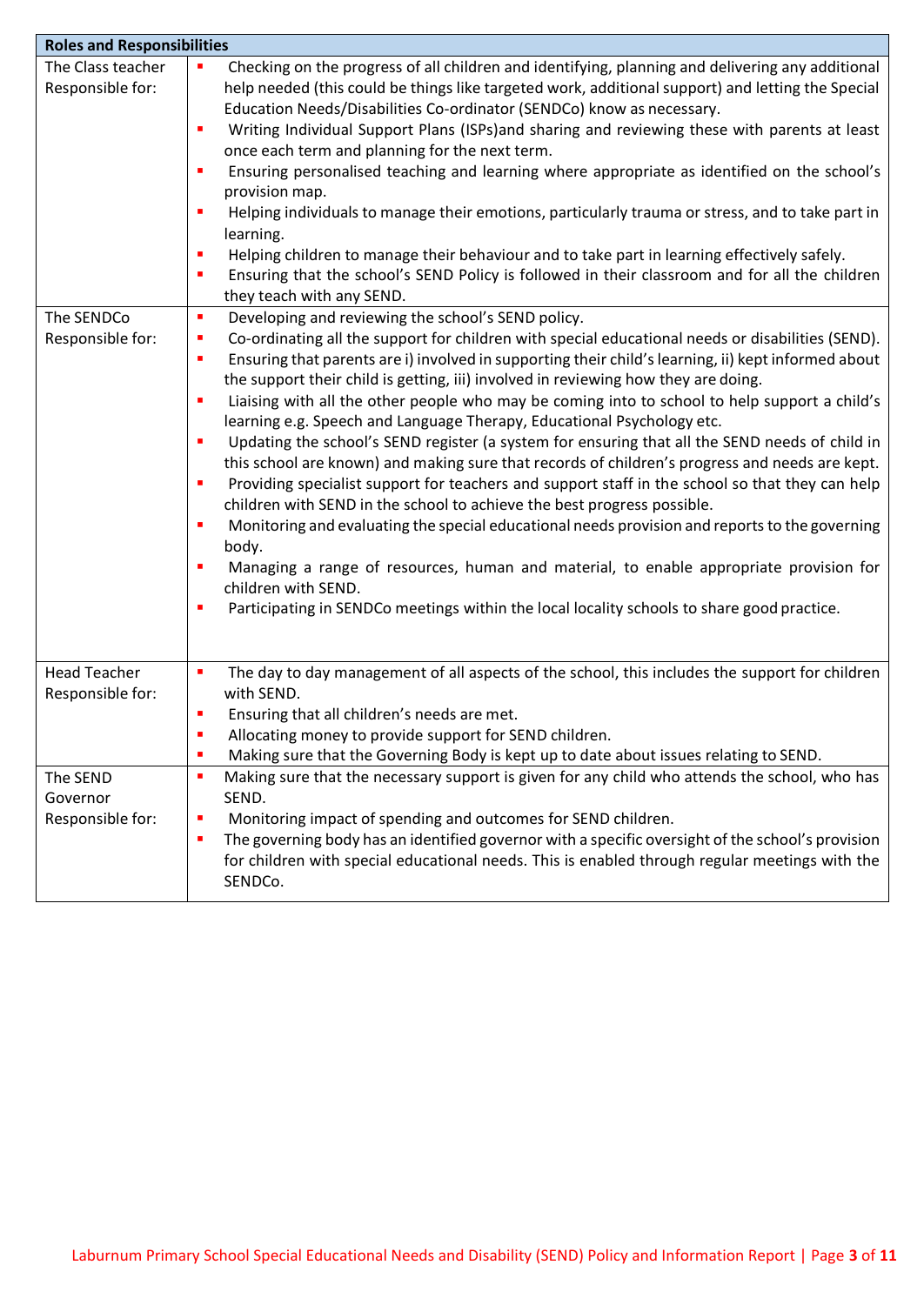#### **Educational inclusion**

**At Laburnum we aim to offer excellence and choice to all our children, whatever their ability or needs. We have high expectations of all children and we aim for all children to feel that they are a valued part of the school community.**

**a) Through appropriate curricular provision, we respect the fact that all children:**

- have different educational and behavioural needs and aspirations;
- require different strategies for learning;
- acquire, assimilate and communicate information at different rates.

#### **b) The kinds of special educational needs for which provision is made at Laburnum**

Laburnum Primary is a mainstream school. Our SEND provision allows children with learning difficulties the opportunity to follow a curriculum specifically tailored to develop life skills and to give children self-confidence through their learning. Thus, enabling them to maximize their potential and to work independently.

We are committed to narrowing the attainment gap between SEND and non-SEND children. This may include short-term intervention learning programmes, specific skills support on a one to one or small group basis and other learning interventions developed to personalise learning.

All children and young people are entitled to an education that enables them to make progress so that they:

- achieve their best
- **•** become confident individuals living fulfilling lives
- make a successful transition into adulthood.

Needs are divided into four separate areas, although many children's needs will cross two or more sections:

| <b>Communication and</b><br>Interaction                                                        | <b>Cognition and Learning</b>                                                                                                                                                                                                                      | Social, emotional and<br>mental health<br>difficulties                                                                                                                                                                               | Sensory and/or physical<br>needs                                                                                            |
|------------------------------------------------------------------------------------------------|----------------------------------------------------------------------------------------------------------------------------------------------------------------------------------------------------------------------------------------------------|--------------------------------------------------------------------------------------------------------------------------------------------------------------------------------------------------------------------------------------|-----------------------------------------------------------------------------------------------------------------------------|
| Speech and language<br>needs<br>Social communication<br>ASD: Asperger's<br>Syndrome and Autism | Children who learn at a<br>slower pace than their<br>peers<br>Moderate Learning<br>Difficulties (MLD)<br>Severe Learning<br>Difficulties (SLD)<br>Profound and Multiple<br>Learning Difficulties<br>(PMLD)<br>Dyslexia<br>Dyscalculia<br>Dyspraxia | Withdrawn, isolated,<br>challenging or disturbed<br>behaviour<br>Attention difficulties<br>including ADHD<br>Anxiety<br>Depression<br>Self harm or substance<br>misuse<br>Eating disorders<br>Other unexplained<br>physical symptoms | Vision impairment (VI)<br>Hearing impairment<br>(HI)<br>Multi-sensory<br>impairment (MSI)<br>Other physical<br>disabilities |

We ensure that our admission arrangements for children do not discriminate against or disadvantage disabled children or those with special educational needs.

#### **SEND Provision**

#### **1. Identification and assessment of children with special educational needs**

At Laburnum, we assess each child's needs on entry. Identification of needs will be through ongoing assessments by the child or young person's teachers. If progress is causing concerns in spite of high quality, differentiated classroom teaching targeted at the child or young person's area of weakness, then the Special Educational Needs Co-ordinator (SENDCo) will be informed. In addition, all children entering the school will complete the British Vocabulary Scale standardised testing to assess a child's receptive (hearing) vocabulary.

Many of the children who join our school have already attended an early educational setting and often children join us with their needs already assessed. All children are assessed when they join our school or nursery, so that we can build upon their prior learning. We use this information to provide starting points for the development of an appropriate curriculum for all children.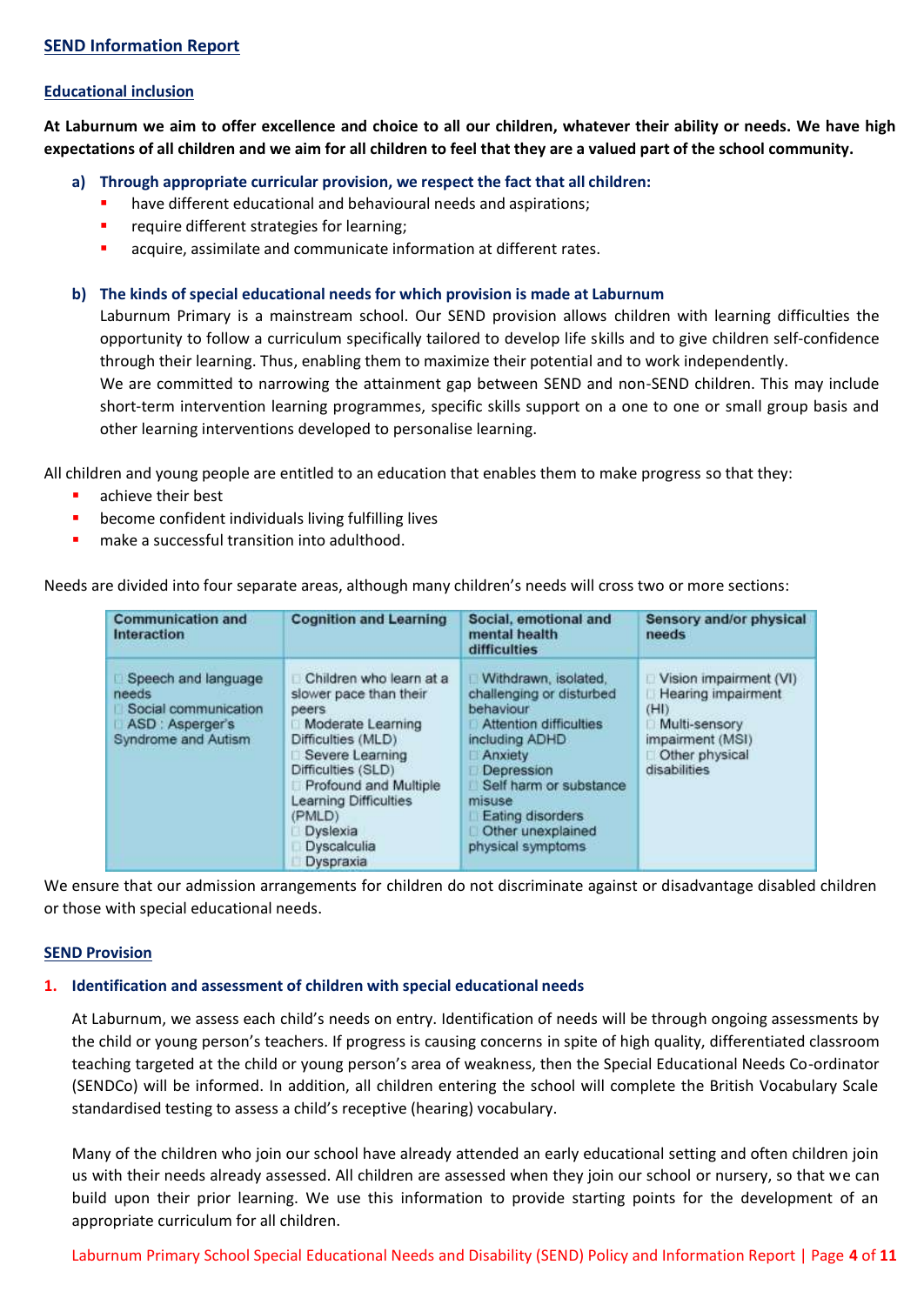Limited progress and low attainment do not necessarily mean that a child has Special Educational Needs and should not automatically lead to a pupil being recorded as having SEND. However, if our regular assessments show that a child may have a learning difficulty, we use a range of strategies that make full use of all available classroom and school resources. The child's name is recorded on the SEND register for identification and monitoring. If the concerns continue, we increase the level of targeted support. The child's class teacher will offer interventions that are different from or additional to those provided as part of the school's usual working practices. The class teacher will keep parents informed and draw upon them for additional information. The SENDCo, if not already involved, will become involved if the teacher and parents feel that the child would benefit from further support. The SENDCo will then take the lead in further assessments of the child's needs. The SENDCo will then work with other staff to investigate this further and may engage the help of external agencies in order to identify the area of need.

The Code of Practice 2014 outlines the four broad areas of need as:

- **1.** Communication and interaction
- **2.** Cognition and learning
- **3.** Social, emotional and mental health difficulties
- **4.** Sensory and/or physical needs

If children continue to make inadequate progress, in consultation with parents, we will use a range of assessment tools to determine the cause of the learning difficulty. 'Inadequate progress' is that which:

- **EXTED SHEADER IS SET IS SET IT SET IS SET IT SET IS SET IT IS SET IT IS SET IT IS SET IT SET IS SET IT SET IS SET IT SET IS SET IS SET IS SET IS SET IS SET IS SET IS SET IS SET IS SET IS SET IS SET IS SET IS SET IS SET IS**
- **fails to match or better the child's previous rate of progress**
- **fails to close the attainment gap**
- **widens** the attainment gap

SEND Code of Practice (2014, 6.17)

The outcome of this more detailed assessment will be shared with parents/families and the child, and we will discuss with them what additional resources and different approaches are required to enable the child to make better progress. We will put the outcome of this discussion into a SEND support plan and will be reviewed regularly, and refined / revised if necessary. At this point we will have identified that the child has a special educational need and make special educational provision for the him / her , which is additional and different from what is normally available.

When a child is able to maintain good progress without the additional and different resources, he or she will not be identified with special educational needs. When any change in identification of SEND is made, parents will be notified. We will ensure that all teachers and support staff who work with the child are aware of the support to be provided and the teaching approaches to be used.

## **2. Provision for children with special educational needs**

Special educational provision is an educational or training provision that is additional to or different from that made generally for other children or young people of the same age. Teachers are responsible and accountable for the progress and development of the children in their class, including where children access support from teaching assistants or specialist staff.

The school will take a graduated response to supporting children and young people with SEND (following guidance in Central Bedfordshire's SEN Graduated Response documents).

The Special Educational Provision in place should follow the four-part cycle:

- **1. Assess**. This could involve a range of methods including, but not limited to, teachers' assessment of children's progress, attainment and behaviour, results of standardised tests screening and profiling tests, questionnaires of parents and young people and observations.
- **2. Plan.** This is likely to involve the SENDCo, working with teachers to plan appropriate provision which is clearly communicated with all concerned. This may be in-class support or more individual provision. Any planning will have a clear focus on expected outcomes for the child or young person.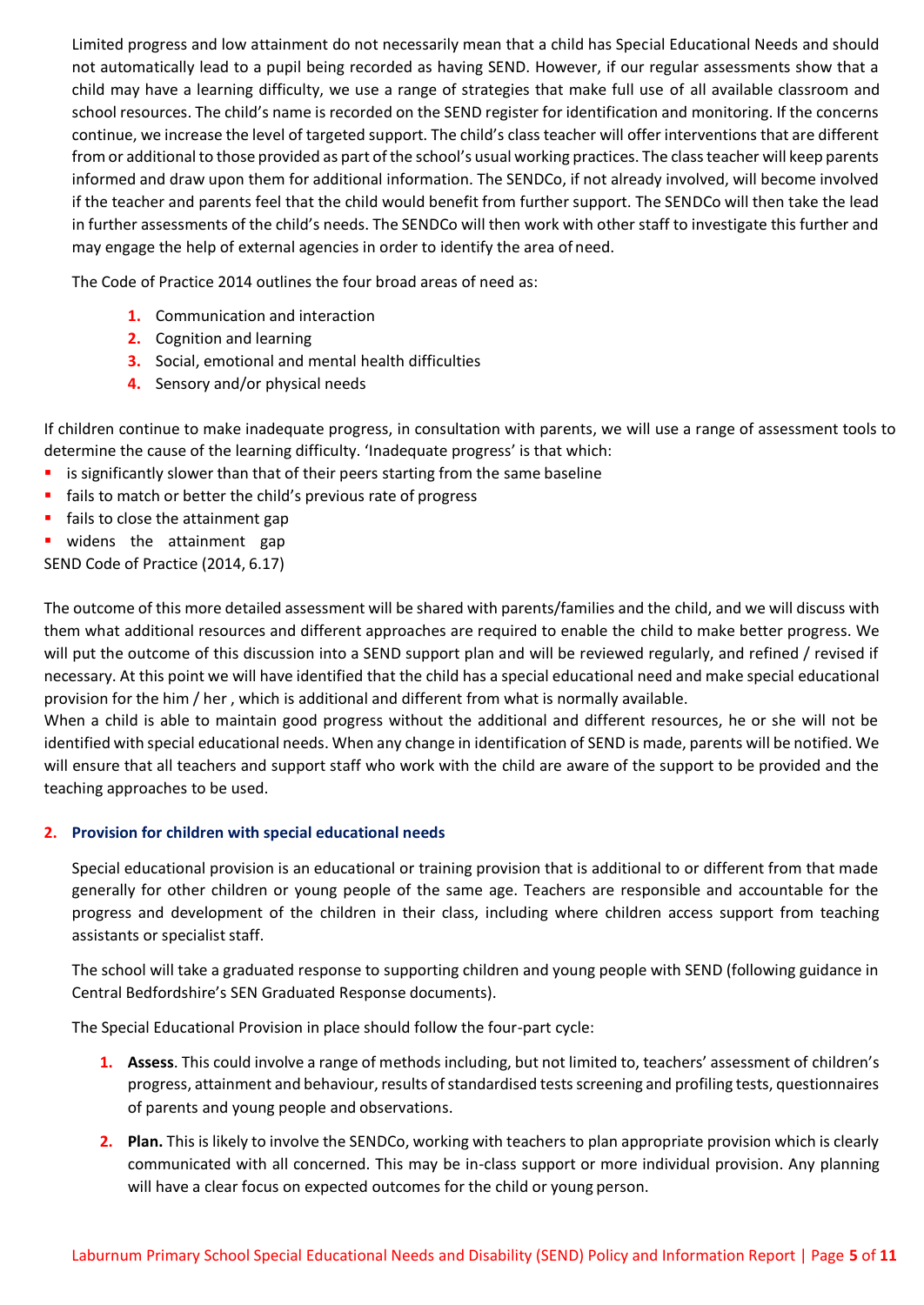- **3. Do.** The SEND Code of Practice places the teacher at the centre of the day-to-day responsibility for working with all children, it is imperative that teachers work closely with any teaching assistants or specialist staff involved to plan and assess the impact of targeted interventions.
- **4. Review.** The progress of children who are receiving SEND Support should be reviewed termly, and will form part of the regular tracking processes.

## **3. Laburnum approach to teaching children with special educational needs**

We make every effort at Laburnum to ensure high quality differentiated teaching in our classrooms for all our children. In meeting the needs of individual children in the classroom, the school employs some additional teaching approaches.

Class teacher input via excellent targeted classroom teaching (Quality First Teaching). This is support provided at Stage 1.

The class teacher has the highest possible expectations for all children in their class.

All teaching is built on what children already know, can do and can understand.

Different ways of teaching are in place to ensure children are fully involved in learning in class. This may involve things like using more practical learning.

Specific strategies (which may be suggested by the SENDCo) are in place to support all children's learning.

The class teacher will carefully check children's progress, identify any gaps in their understanding/learning and needs and provide extra support to help them make the best possible progress. They will devise specific group work intervention which may be run in the classroom or outside, by a teacher or a Teaching Assistant(TA).

Where a child has SEND that can be met with high quality, differentiated classroom teaching, they will be recorded as a 'concern' on the school's SEN register so that all relevant staff are aware of their needs and strategies to support them in school.

Specialist groups run by outside agencies e.g. Speech and Language Therapy This is support provided at Stage 2. This means they have been identified by the SENDCo and class teacher as needing some extra specialist support in school from a professional outside the school. This may be from Local Authority central services such as the ASD Outreach Team or Education Psychology Service (EPS), or outside agencies such as Speech and Language Therapy (SALT). The specialist professional will work with particular child(ren) to understand their needs and make recommendations as to the ways the child is given support.

When it is felt that a child or young person requires Special Educational Provision as outlined above, the school will enter their names on their SEN register as requiring SEN Support and will set up an Individual Support Plan (ISP) and this is reviewed termly with parents and all relevant agencies. This may be referred to as an Individual Education Plan or IEP.

Specified individual support.

This is support provided at EHC needs assessment.

This type of support is available for children whose learning needs are severe, complex and lifelong. This is usually provided via an Education, Health and Care Plan (EHCP). This means children have been identified by professionals as needing a particularly high level of individual or small group teaching. This type of support is available for children with specific barriers to learning that cannot be overcome through Quality First Teaching and intervention groups.

The views of the parent and child are sought. Parents may also make a Request for Statutory Assessment. They will need to contact the Parent Partnership Service at the Local Education Office to be advised of the way forward. If the school makes a Request for Statutory Assessment, parents can still access the Parent Partnership Services at any point in the process. The process is defined by a specific timescale and statutory procedures. All of the evidence is gathered and sent to the Local Authority Special Educational Needs Officer who in turn sends it for review to the Special Educational Needs Panel. If the request is successful, then further evidence is gathered from all of the agencies who have involvement with the child. If the Provision Panel agrees to the need for an 'Education Health Care Plan', the Local Authority will lead on the process. School will prepare the necessary documentation and send it to the Local Authority.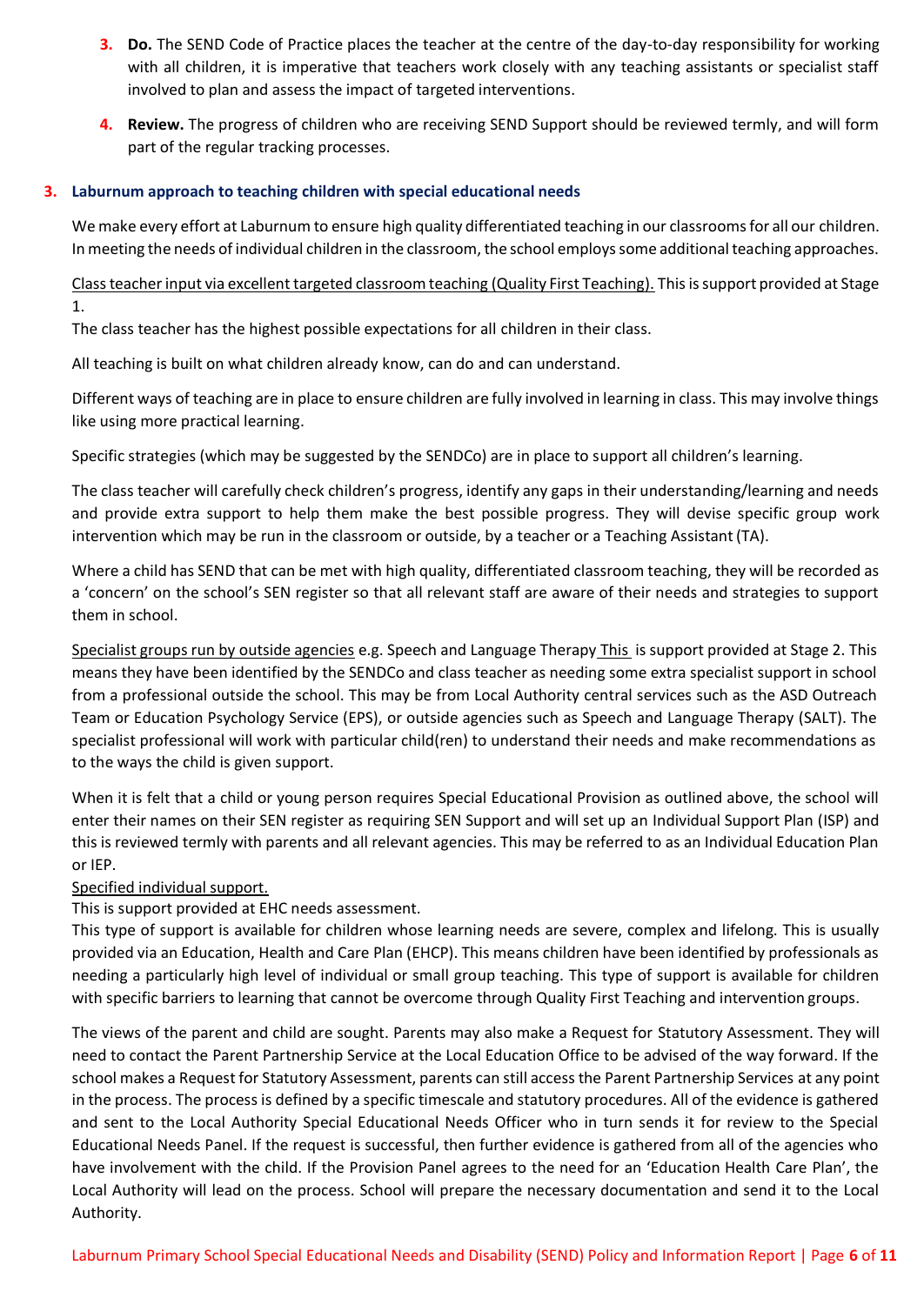EHC Plans are subject to annual review which will include parental views about the child's progress. Further reviews can be arranged at any time if significant concerns arise. Children under 5 years of age are subject to 6 monthly reviews

## **4. Laburnum arrangements for assessing and reviewing the progress of children with special educationalneeds**

Every child in the school is continually monitored by his/her class teacher. The SENDCo tracks all children on the SEND register each term and uses provision intervention mapping to track and evaluate intervention programmes. If these assessments do not show adequate progress, the Individual Support Plan (ISPs) will be reviewed and adjusted. We will make every effort to ensure that parents/families and the children will be actively involved at all stages in this process. The SENDCo is involved in supporting teachers involved in drawing up ISPs for children.

At the end of each educational phases (i.e. at the end of Early Years Foundation stage, Year 2 and Year 6) all children are required to be formally assessed by using the Foundation Stage Profile or Standard Assessment Tests (SATS). This is something the government requires all schools to do and are the results are published nationally.

At the end of Year 1, children will undertake a phonic screening. These results will be published nationally.

At the end of Year 4, children will undertake a Multiplication tables check. These results will be published nationally.

Teachers meet on a termly basis as part of pupil progress meetings with the head teacher.

Regular book scrutiny and lesson observation will be carried out by the SENDCo and other members of the Senior Management Team to ensure that the needs of all children are met and that the quality of teaching and learning is high.

The progress of children with a statement of SEND/ EHC Plan is formally reviewed at an Annual Review, with all adults involved with the child's education.

Review of all interventions will be carried out termly (or at the end of the intervention programme) and evaluations of effectiveness will be reported to the head teacher and SENDCo.

## **5. How Laburnum adapts the curriculum and learning environment for children with special educationalneeds.**

Class Teachers plan lessons according to the specific needs of all groups of children in their class and will ensure that all needs are met. Support staff, under the direction of the class teacher, can adapt planning to support the needs of the child where necessary. Specific resources and strategies will be used to support children with SEND individually and in groups. Planning and teaching will be adapted on a daily basis if needed to meet each child's learning needs.

The SENDCo is responsible for the operational management of the specified and agreed resourcing for special needs provision within the school, including the provision for children with EHC plans.

The Head Teacher informs the governing body of how the funding allocated to support special educational needs has been allocated and the subsequent impact.

The Head Teacher and the SENDCo meet regularly to agree on how to use funds directly related to SEND provision.

## **6. Additional support for learning that is available to children with special educational needs.**

The degree and kind of support required for each pupil with SEND to make good progress will vary. The school budget, received from Central Bedfordshire LA, includes money for supporting children with SEND. The head teacher decides on the deployment of resources for Special Educational Needs and Disabilities in consultation with the school governors, on the basis of needs in the school.

The Head Teacher / SENDCo considers all the information they have about SEND in the school, including:

- the children getting extra support already;
- the children needing extra support;
- the children who have been identified as not making as much progress as would be expected and decide what resources/training and support is needed;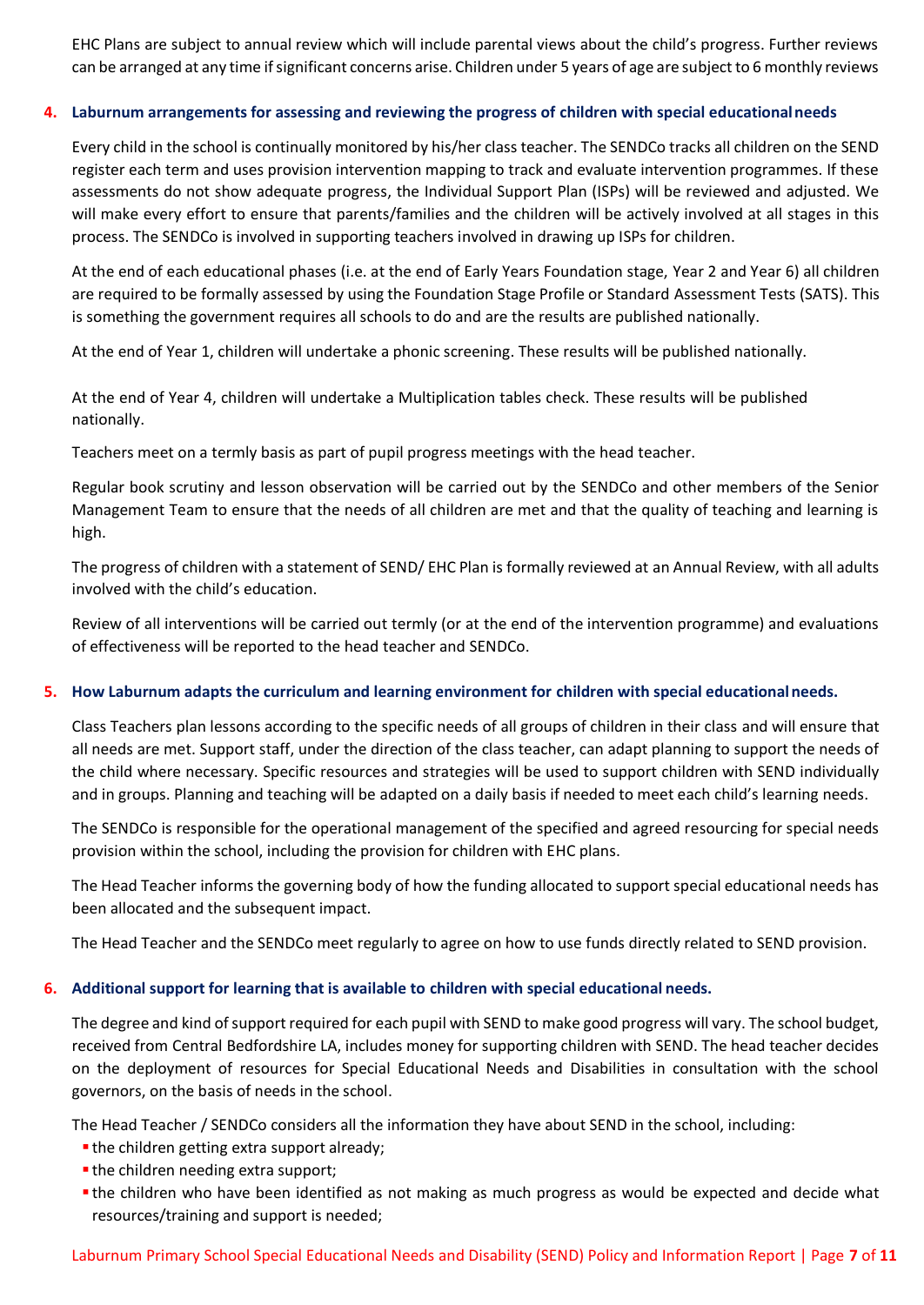**the child's view will be sought informally and for review meetings; this may not always be possible with very young** children or children with delayed development.

Laburnum Primary Schools offers a range of additional support including literacy and numeracy interventions and play therapy sessions.

## **7. How Laburnum enables children with special educational needs to engage in activities of the school (including physical activities) together with children who do not have special educational needs.**

All clubs, trips and activities offered to children are available to those with special educational needs. Where necessary, the school will use the resources available to it to provide additional adult support to enable the safe participation of the pupil in the activity.

## **8. Support that is available for improving the emotional and social development of children with special educational needs.**

At Laburnum, we recognise that children with SEND may well have Emotional and Social Development needs that will require support in school. The Emotional Health and Well-being of all our children is very important to us. We have a robust Child Protection Policy; we follow National and LA Guidelines and have a Behaviour Policy in place. The head teacher, deputy head teacher, senior teachers and all staff continually monitor the Emotional Health and Well-being of all our children. If appropriate, we can refer to external agencies such as CAHMS or Jigsaw for additional family support. In addition, all classes follow a structured PSHE (Personal, Social, Health end Economic education) curriculum to support this development and we are a Values based education school.

## **Expertise and training of staff**

The SENDCo's job is to support the class teacher in planning for children with SEND.

The school provides training and support to enable all staff to improve the teaching and learning of children, including those with SEND. This includes whole school training on SEND issues such as Autism Spectrum Disorder (ASD) and Speech and language difficulties. Individual teachers and support staff attend training courses run by outside agencies that are relevant to the needs of specific children.

## **Equipment and facilities to support children and young people with special educational needs**

The school is fully compliant with Disability Discrimination Act and building requirements. We ensure, whereever possible, that equipment used is accessible to all children regardless of their needs. All classrooms are on one level and can be altered to provide access to the outside via ramps as necessary. There is a disabled toilet. After school provision is accessible to all children including those with SEND. School trips and extra-curricular activities are accessible for children with SEND.

## **Partnership with parents**

Laburnum works closely with parents in the support of those children with SEND. We encourage an active partnership through an ongoing dialogue with parents. Parents have much to contribute to our support for children with SEND.

All parents of children at Laburnum are invited to discuss the progress of their child(ren) during the Autumn and Spring term and will receive an end of year written report in the Summer Term. In addition, parent/carers will be invited to all planning and reviews of provision for SEND and actively supported to contribute to assessment, planning and review. Wherever possible annual reviews will also include other agencies involved with the pupil. Information will be made accessible for parents. We inform the parents of any outside intervention, and we share the process of decision-making by providing clear information relating to the education of children with special educational needs.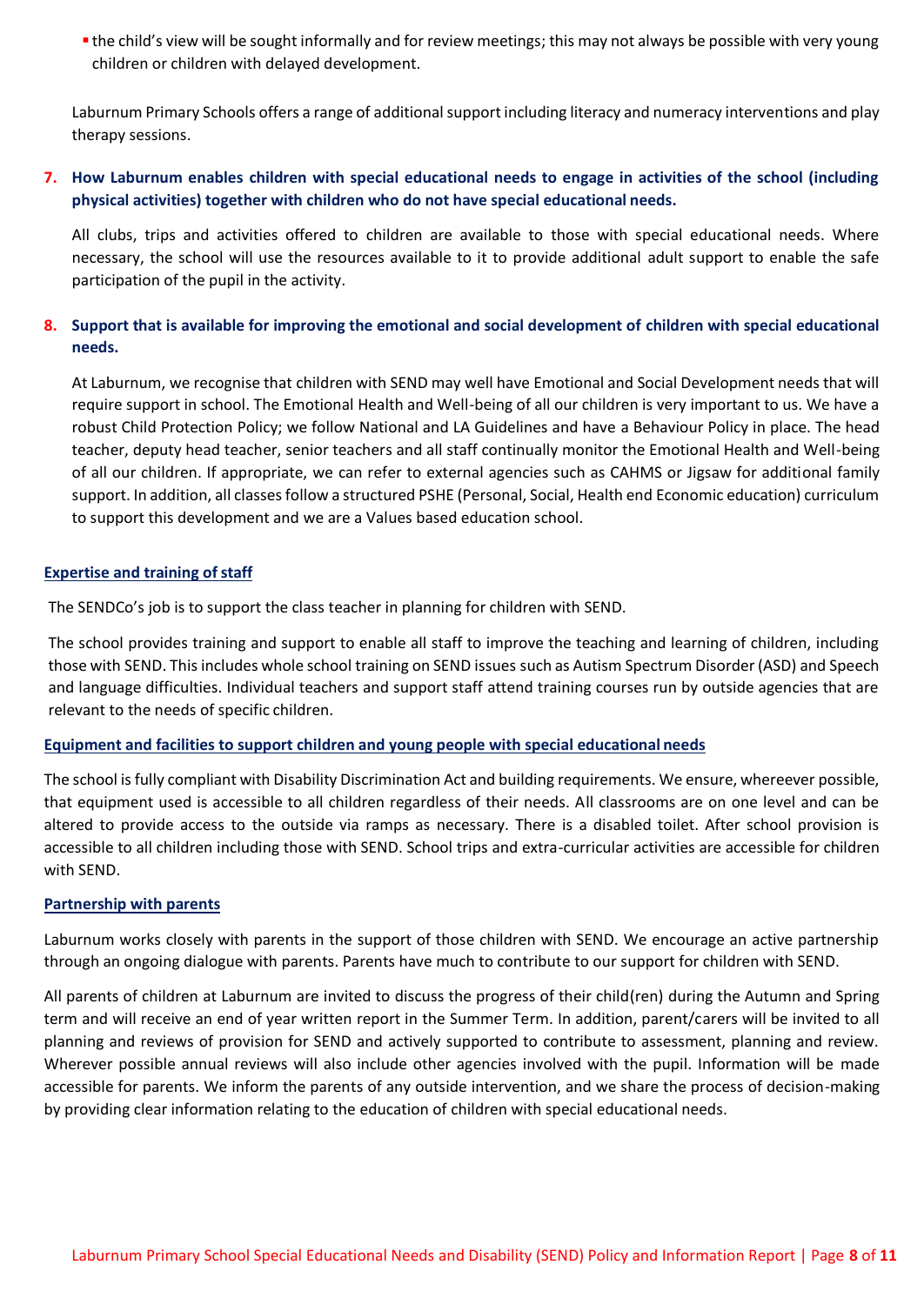### **Child participation**

In our school, we encourage all children to take responsibility and to make decisions. Children are involved at an appropriate level in setting targets in their ISPs. Children are encouraged to make judgements about their own performance against their ISP targets as part of person-centred planning. We recognise success here as we do in any other aspect of school life. (ISPs may also be known as IEPS).

## **Complaints from parents of children with special educational needs concerning the provision made at the school**

Laburnum Primary School has a formal complaints procedure for any complaint made by parents/carers. This procedure should be followed for any complaint about provision made for special educational needs. We encourage parents to discuss their concerns with their class teacher, SENDCo or Head Teacher as the first point of contact. If the issue has not been resolved, then the complainant should be advised in write to the Chair of the Governing Body.

If the complaint is not resolved after it has been considered by the governing body, then a disagreement resolution service or mediation service can be contracted. If it remains unresolved after this, the complainant can appeal to the First–tier Tribunal (Special Educational Needs and Disability), if the case refers to disability discrimination, or to the Secretary of State for all other cases.

Laburnum complaints procedure can be found on the [Policies and Guidance](https://www.laburnumlower.co.uk/policies) page of our website.

#### **Partial or Full Closure of Laburnum**

During these times, Laburnum Primary School will continue in its commitment to ensuring the safety and wellbeing of its children during this period of general school closure.

Children with an EHC plan will be risk-assessed in consultation with the Local Authority and parents, to decide whether they need to continue to be offered a school place in order to meet their needs, or whether they can safely have their needs met at home.

For children with SEND, but without an EHC plan, who have not been offered a place in school, contact details for key staff will always be available on the school website. This will ensure that parents of children with SEND will always have a way of contacting and communicating with school staff where needed.

All children will be signposted to their year group home learning to support them in accessing appropriate learning activities (Class Dojo). School staff will also be mindful of the availability of support and resources when setting accessible home learning for children with SEND.

The school website will include contact details so that, should parents of children with SEND need to contact a member of school staff for additional support or guidance for home learning, they can do so. Class Dojo will also be used as a communication tool between parents, child and their class teacher. Where statutory processes relating to SEND are in action, the school will continue to maintain communication with parents of, and children with, SEND so that their views are actively sought, considered and promoted.

Laburnum Primary School will continue to maintain contact with other professionals during this period of school closure. The SENDCo holds contact details for external professionals already working with children with SEND including health and social care staff and will maintain both planned contacts and referrals of arising need.

Laburnum Primary School will signpost parents to other professionals who may be able to support them and their children at this time. The school will also share parent and child-friendly leaflets with links to mental health and wellbeing support strategies and agencies.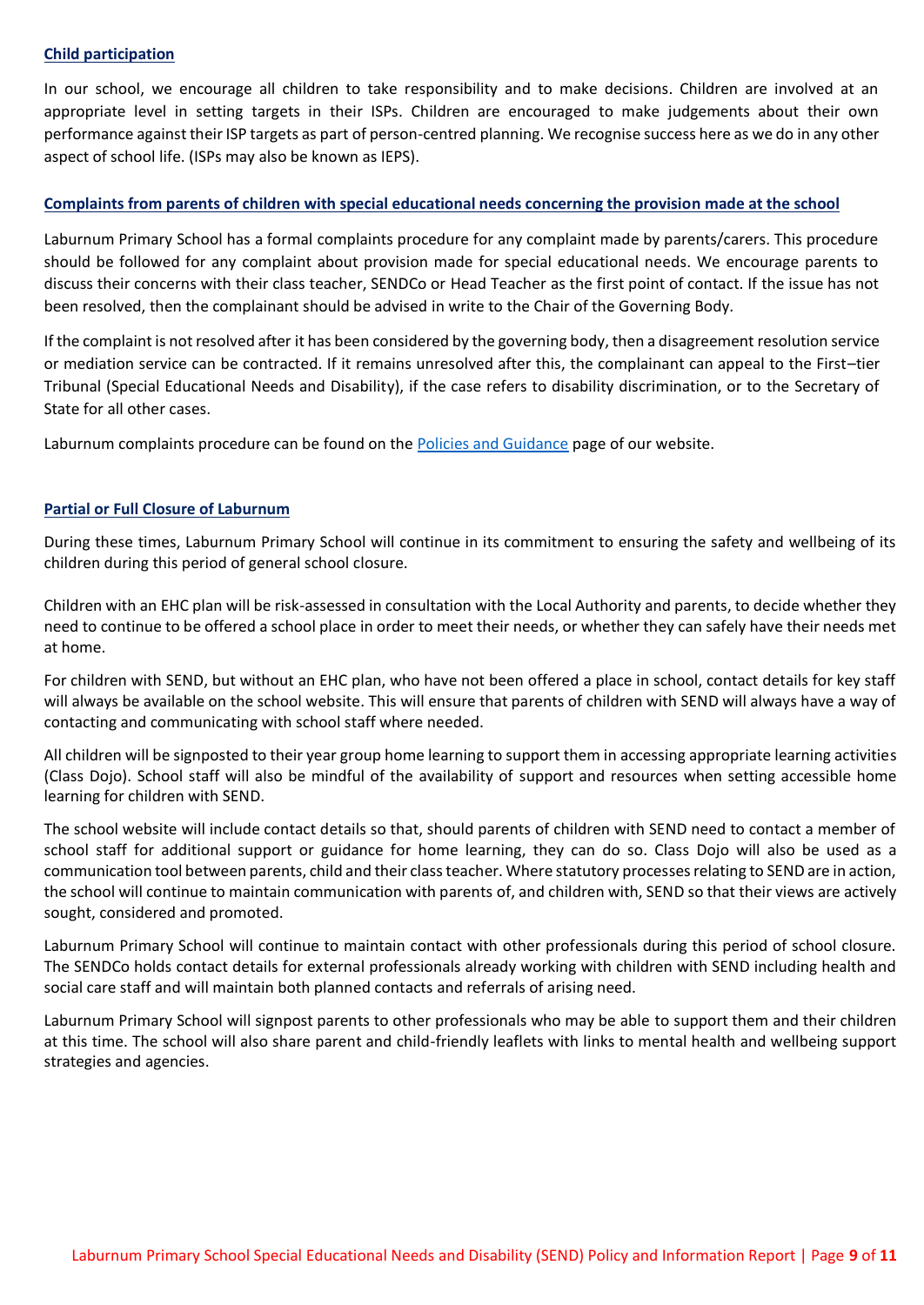## **School Agency Partners**

Laburnum have engaged with the following bodies:

- **EXECUTE:** Attendance Officer Local Authority Provision delivered in school
- **Autism Outreach Service**
- **Educational Psychology Service**
- **CBC SEND Parent Support Team**
- **Jigsaw Behaviour Intervention Team**
- **Speech and Language Therapy**
- School Nurse
- **•** Occupational Therapy
- **CAMHS**
- **CHUMS**
- **SpLD** Specialist
- **•** Child Development Centre
- $\blacksquare$  Play therapist
- **Early Intervention Team**
- **Hearing Impairment Service**
- **Early Help**

**The contact details of support services for the parents of childrenwith special educational needs, including those for arrangements made in accordance with clause 32 (Parent Partnership Services)**

For more information about these services, contact us on 01767 680 691 or e-mail us at [SEND@laburnumprimary.co.uk.](mailto:SEND@laburnumprimary.co.uk)

Further information is also available from Central Bedfordshire Council's website ~ [www.centralbedfordshire.gov.uk](http://www.centralbedfordshire.gov.uk/)

## **Transition**

At Laburnum, we recognise that transitions can be difficult for a child with SEND and take steps to ensure that any transition is a smooth as possible.

## *If a child is joining us from another school:*

- We will contact the school SENDCo to discuss any special arrangements or support that might be needed to support the child with SEND. We will arrange visits, if this is appropriate.
- The child will be able to visit our school and stay for a taster session, if this is appropriate.

## *If a child is moving to another school:*

- We will contact the school SENDCo and ensure he/she knows about any special arrangements or discuss the specific needs of each child.
- We will make sure that all records about the child are passed on as soon as possible.
- All children will do focused learning about aspects of transition to support their understanding of the changes ahead.
- Where possible all children will visit their new school on several occasions and usually staff from the new school will visit the child in this school.

## *When moving classes in school:*

- Information will be passed on to the new class teacher in advance and in most cases, a planning meeting will take place with the new teacher. ISPs will be shared with the new teacher.
- If the child would be helped by a book to support them understand moving on then it will be made forthem.
- All children will visit their new classroom on 'move up day'. Children starting our school will be invited to this session.
- Additional transition visits to their new classroom, if required.
- **EXECT** Circle time to discuss any worries the children may have.

Due to close liaison, we have excellent links with our transfer schools within the locality.

Laburnum Primary School Special Educational Needs and Disability (SEND) Policy and Information Report | Page **10** of **11**